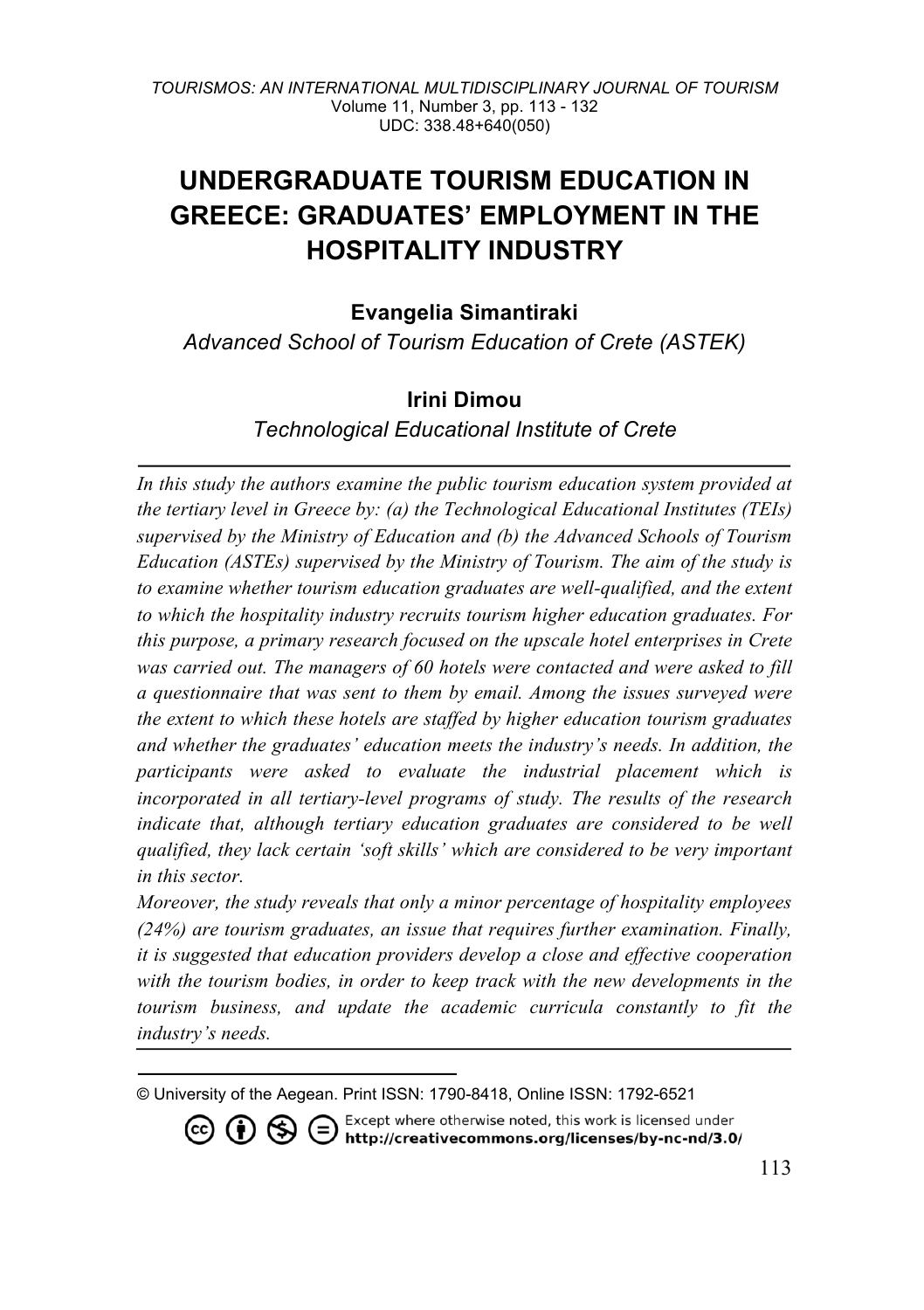**Keywords:** *Greek tourism education, graduates skills, demand for tourism graduates, industrial placement, hospitality industry*

#### **INTRODUCTION**

Tourism education in Greece, as in most other countries, is provided by a number of state and private-sector bodies at the secondary, postsecondary and tertiary educational levels. At the tertiary level in particular, public tourism education (undergraduate studies) is provided by: (a) the Technological Educational Institutes (TEIs) supervised by the Ministry of Education, and (b) the Advanced Schools of Tourism Education (ASTEs) supervised by the Ministry of Tourism. The Technological Educational Institutes (TEIs) offer a 4-year broad academic program in tourism management, that includes a 6-month compulsory industrial placement, while the Advanced Schools of Tourism Education (ASTEs) offer a curriculum focused on hotel management, that includes a 3-year coursework and 3-month compulsory summer-time industrial placement at the end of each academic year.

Tourism education in Greece is a field that has attracted the interest of few researchers since the late 1990s. In particular, previous studies have focused on managers/ employers' opinions on what skills are required in order for the workforce to provide valued service to their customers (Christou, 1999; Christou & Eaton, 2000). Other studies examine tourism curricula effectiveness measured through graduates' evaluation by their employers' as well as by the investigation of employers' needs for qualified personnel (Christou, 1999; Pitsouli, 2005; Zacharatos, *et. al.,* 2006). Along these lines Dimou and Diplari (2010) examined the necessity for restructuring the Greek public tourism educational system. Finally, Stergiou & Airey (2012) focused on the assessment of Greek students' satisfaction with the curricula provided by tourism-related undergraduate programs of study. There are also studies that have been undertaken as part of governmental projects, or have been funded by tourism-related bodies, which aim to assess effectiveness of tourism and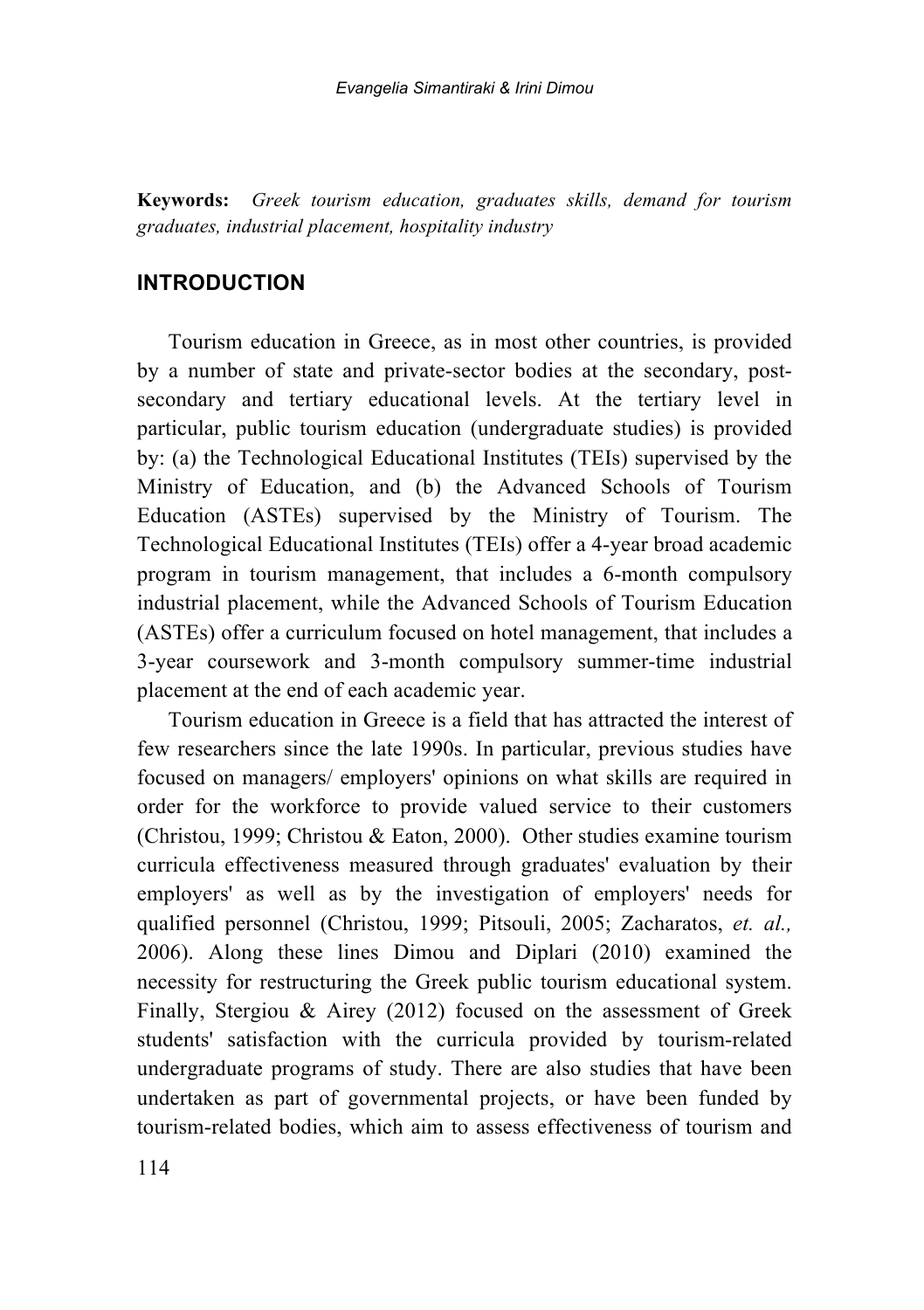hospitality degree programs and the need for tourism education reform; however the results of such studies are not easily accessible. Thus, the current study is expected to provide significant input in the debate over the ability of the Greek tourism education system to develop hospitality professionals. The study involves the hospitality industry, since the sector is considered to be the major employer for tourism education graduates in Greece and one of the major employers altogether (Institute for Economic and Industrial Research, 2013).

The objective of this research was to examine whether tourism education graduates are well-qualified when they enter the hotel labour market, and the extent to which the hospitality industry recruits tourism higher education graduates. Along these lines three research questions were identified: a) Do hoteliers prefer to employ tourism graduates as opposed to non-graduates? (b) Do graduates' competencies obtained through their studies meet industry needs and especially in regard to the skills that are considered to be of particular importance? (c) What is the perceived importance of industrial placement by hospitality employers? In particular, the participants were asked to evaluate the industrial placement which is incorporated in all the relevant programs of study. Additionally, participants were asked to state their suggestions for further improvement of the undergraduate tourism curricula provided in Greece.

This paper is organized as follows. Initially, a literature review of previous studies on competencies needed by the hospitality industry is provided, as well as a review of studies on the importance of internship (i.e. industrial placement) for the development of those competencies. An overview of the Greek public tourism education system is being presented later on, focusing on the tertiary-level institutions. Finally, the methodological approach followed in the paper is being described and the results of the research are being presented. Conclusions and suggestions for future research are provided in the last section.

#### **Graduate skills and competencies in tourism**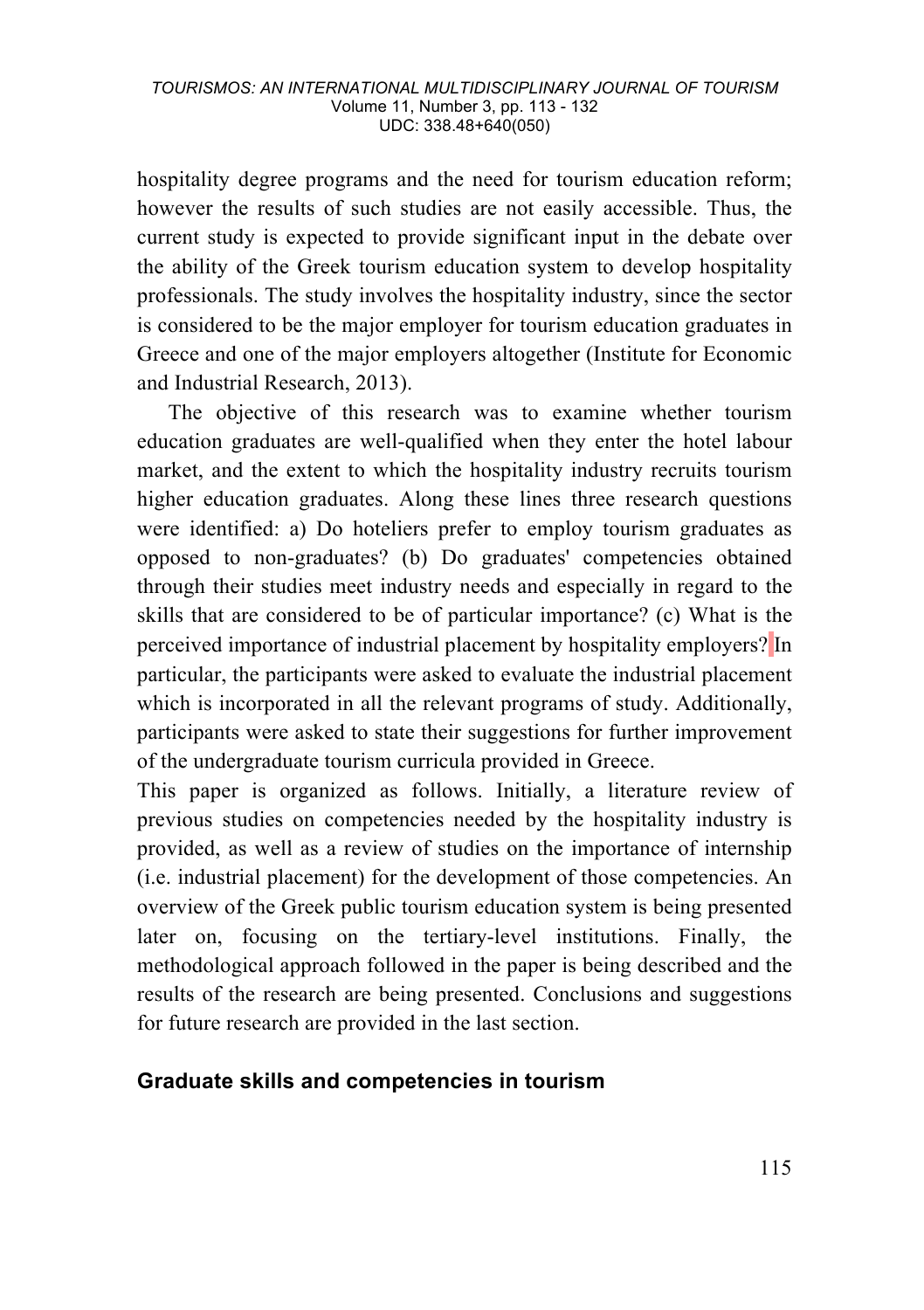There have been numerous studies that aim to identify the most important skills and abilities tourism graduates should possess in order to start a successful career in the tourism and hospitality industry (Agut, *et.al*. 2003; Christou, 2002; Dhiman, 2012; Huang & Lin, 2011; Kay & Moncarz, 2004; Lopez-Bonilla & Lopez-Bonilla 2014; Phelan & Mills, 2011; Rodriguez-Anton, *et.al.,* 2013, Suh, *et. al.* 2012; Testa & Sipe, 2012; Weber. *et.al.* 2012). The ultimate goal is the development of academic curricula which would provide graduates with the necessary competencies for the highly demanding jobs within the tourism sector. The tourism and hospitality industries have experienced tremendous alterations through the widely applied new technologies in most of their functions (DiPietro  $\&$  Wang, 2010), and the emphasis on sustainability and green procedures (Johanson, *et.al*., 2010; Ruiz-Molina, *et. al.* 2012), as a result, the skills required for a graduate to be successful have changed over time. For example, technical competencies, such as computing and languages, were found to be important managerial competencies by an early study (Agut, *et.al.* 2003), however there was less attention paid on those competencies later on, as most graduates are competent with computers and languages long before they enter tertiary education. Thus, the literature review of the studies on skills and competencies focuses mainly on studies carried out over the last ten to fifteen years.

A great emphasis is given by several studies on the importance of "soft" skills (Zehrer & Moessenlechren, 2009) for a successful career in the tourism and hospitality industry (Christou & Eaton, 2000; Kay & Russette, 2000; Weber, *et.al.,* 2012). Weber *et. Al,* (2013) developed a framework that consisted of five key soft skills competencies that were found to be of utmost importance for entry-level hospitality managers. These included managers' ability to develop and coordinate a team, their ability to develop, motivate and evaluate their subordinates, the need to be "problem solvers" and leaders, in the sense of influencing employees' behavior towards goal achievement. Along these lines, studies in the Taiwanese hospitality industry indicated communication skills, adaptability to environmental changes and problem solving capabilities as the most critical competencies (Huang & Lin, 2011; Lin, 2002). Connolly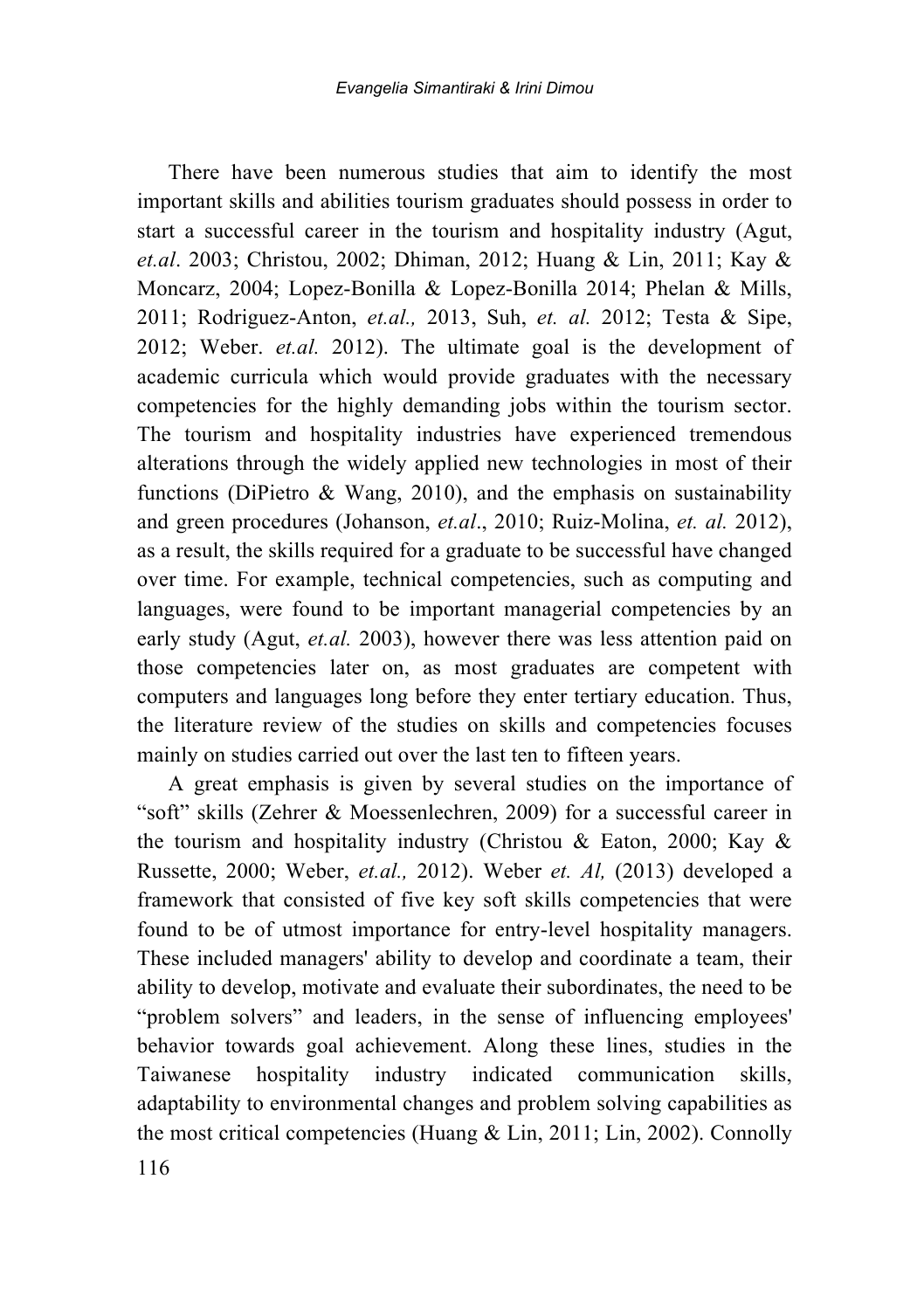& Mc Ging (2006) emphasized the preference of recruiters for practical skills, problem solving and decision making skills, rather than analytical skills, while their study also indicated that some tertiary hospitality degrees in Ireland did not meet industry's requirements. A more recent study by Testa & Sipe (2012) revealed the importance of a balance between business-oriented, people-oriented, and self-savvy skills, that included time management, self development and professionalism, while Sigala (2002) commented on the importance of cultural skills due to the multicultural characteristics of the tourism industry.

An interesting point came out from Ricci's study (2010) among, lodging managers in the U.S., in order to identify whether hospitality degrees equip their graduates with the necessary qualifications to meet industry's requirements. He suggested that, due to significant inconsistencies among college hospitality programs, employers were urged to verify the level of graduates training before hiring and at the same time highlighted the need for more standardized hospitality curriculum.

#### **Importance of Industrial Placement**

Another issue than has attracted the attention of researches is the importance of internship in the educational process; most studies have acknowledge the catalytic impact of industrial placement on the development of the skills that have been identified as important by the tourism and hospitality practitioners (Connolly & McGing, 2006). However, Yiu and Law (2012) asserted that, in order for internship to be successful, it requires the cooperation of students, educators and employers, since its main drawback is that students may become frustrated by the requirements of their employers and this can lead them to withdraw from their decision to enter the hospitality industry. Along these lines, Zopiatis and Theocharous (2013) examined the perceived impact of internships on students' intention to pursue a career in hospitality, while the results of a study by Koc, *et.al.* (2014) among tourism and hospitality students in Turkey, revealed that, almost one in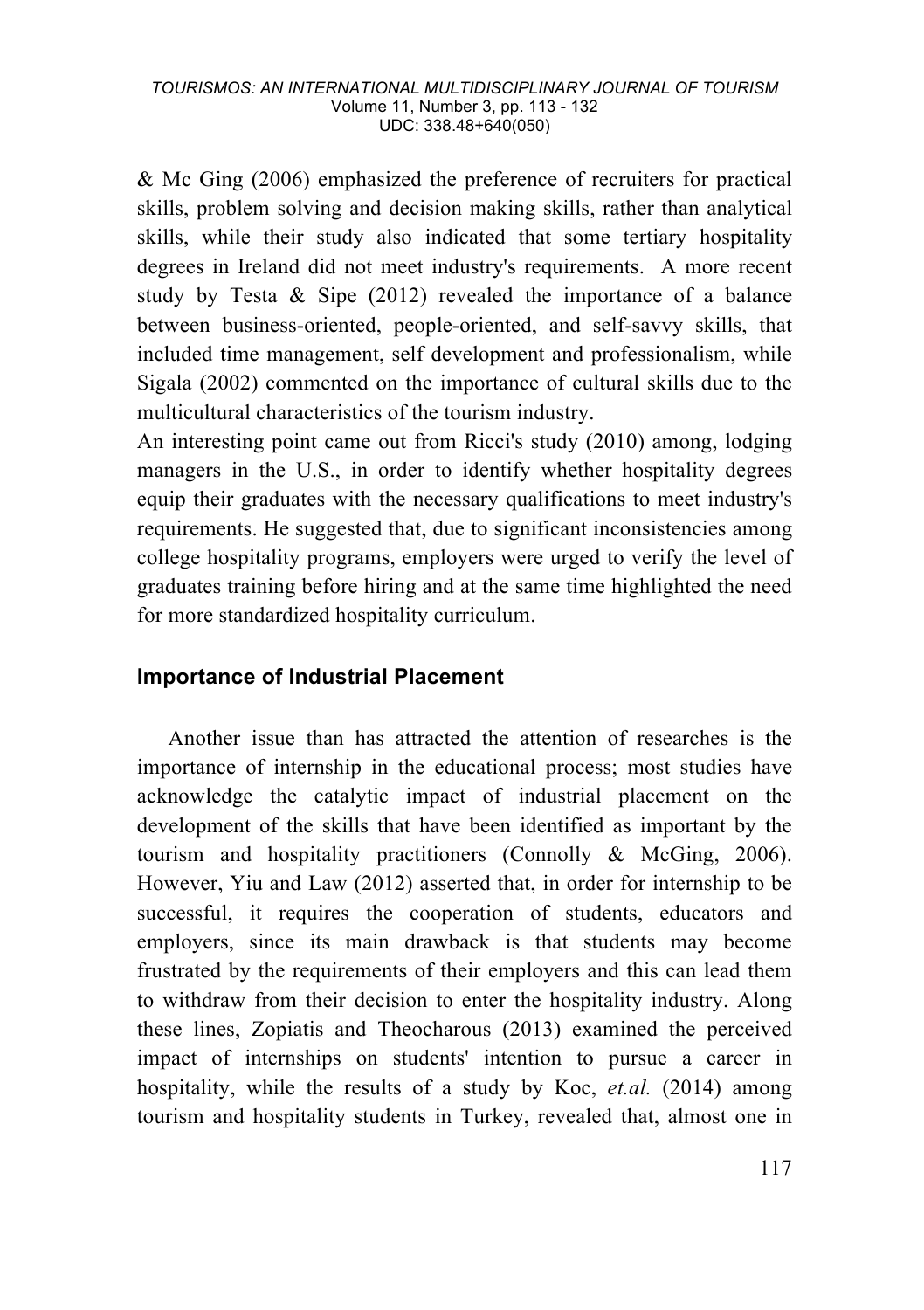five interns, do not wish to work in the tourism sector after their graduation. According to Tse (2010, p. 260) "knowing what students perceive to be important and valuable in their workplace experiences is vital to ensuring the success of internships".

Finally, a common conclusion in the studies reviewed is the need for cooperation between industry and education, in order to overcome skill shortages in the hospitality and tourism sector (Azim, 2012; Diplari and Dimou, 2010; Huang & Lin, 2011; Pitsouli, 2005; Suh, *et.al.* 2012, Tesone & Ricci, 2006; Zehrer & Moessenlechner, 2009). In particular, in their study, Beesley & Davidson (2013) revealed the importance of collaboration between government, industry and academia, if it were to combat the shortage of skilled workforce in the Australian hospitality industry and suggested various ways this cooperation could be achieved. In addition, Nolan, *et. al* (2010) asserted that partnerships between industry and academia are imperative not only in order to provide students with the necessary skills to meet industry's demands, but also as a means to boost graduates' level of job satisfaction.

118 In Greece, research on the effectiveness of tertiary tourism and hospitality education started in 1995, when Goldshmith and Smirli acknowledged the importance of public tourism education restructuring. The same conclusion came up through the field research conducted by Christou (1999), on hospitality graduates' satisfaction with the educational process and outcomes. The results revealed that graduates were not prepared to deal with the requirements of the tourism industry. Furthermore, an earlier study by Eaton & Christou (1997) among hotel managers, had identified "soft" skills to be of utmost importance, which included, leadership and communication skills, human resources management and total quality management. It is quite disappointing the fact that, a decade later, a study conducted by Diplari and Dimou (2010) brought up again the urgent need for tertiary tourism education restructuring, through a study their performed on both the tourism graduates and the tourism executives (directors and personnel managers). In particular, the lack of practice-oriented elements in the curricula was highlighted, including better structured internship programs, and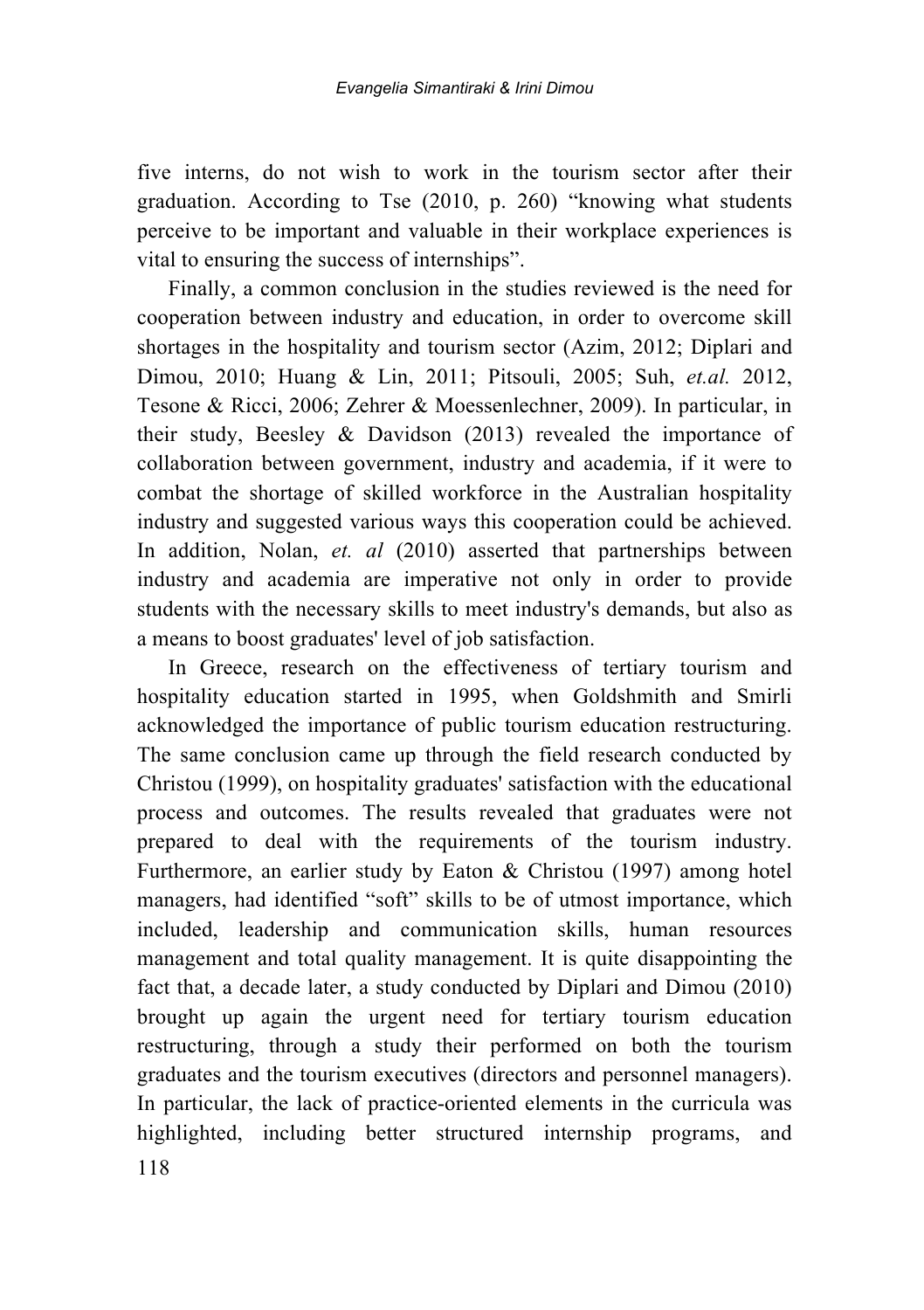educational visits. It was also suggested that tourism-related bodies be encouraged to collaborate with educational institutions in the development of their new programs of study. An earlier study by Pitsouli (2005) concluded that one of the main drawbacks of the Greek tourism education system is the lack of planning and organization. Tourism education and training is provided by various institutions at different levels (secondary, post-secondary, vocational, tertiary), which are supervised by different authorities (e.g. Ministry of Education, Ministry of Tourism). As a result there is no strategy or clear direction for the Greek tourism education.

### **THE GREEK PUBLIC TOURISM EDUCATION SYSTEM**

Tertiary Public Education in Greece is divided into (a) University Education, which is provided by the Universities, the Polytechnics, and the Hellenic Open University, and (b)Technological Education, which is provided by the Technological Educational Institutes (TEIs). The Universities and the TEIs usually consist of several faculties which in turn are divided into departments. There exist two TEI departments of 'Management of Cultural and Tourism Enterprises', and eight 'Tourism and Hospitality Management' Programs of Study hosted at Business Administration TEI departments. (So far, there is no undergraduate program of studies on tourism or hospitality provided by Universities). On the other hand, tertiary vocational education in tourism is also provided by two 'Higher Education Institutes' supervised by the Ministry of Tourism, i.e., the Advanced School of Tourism Education of Crete (ASTEK) and the Advanced School of Tourism Education of Rhodes

(ASTER). Additionally, tourism education is also provided by several private Institutions and Colleges. The following table presents the map of the public tourism education system at the tertiary level.

**Table 1** Public Tourism Undergraduate Programs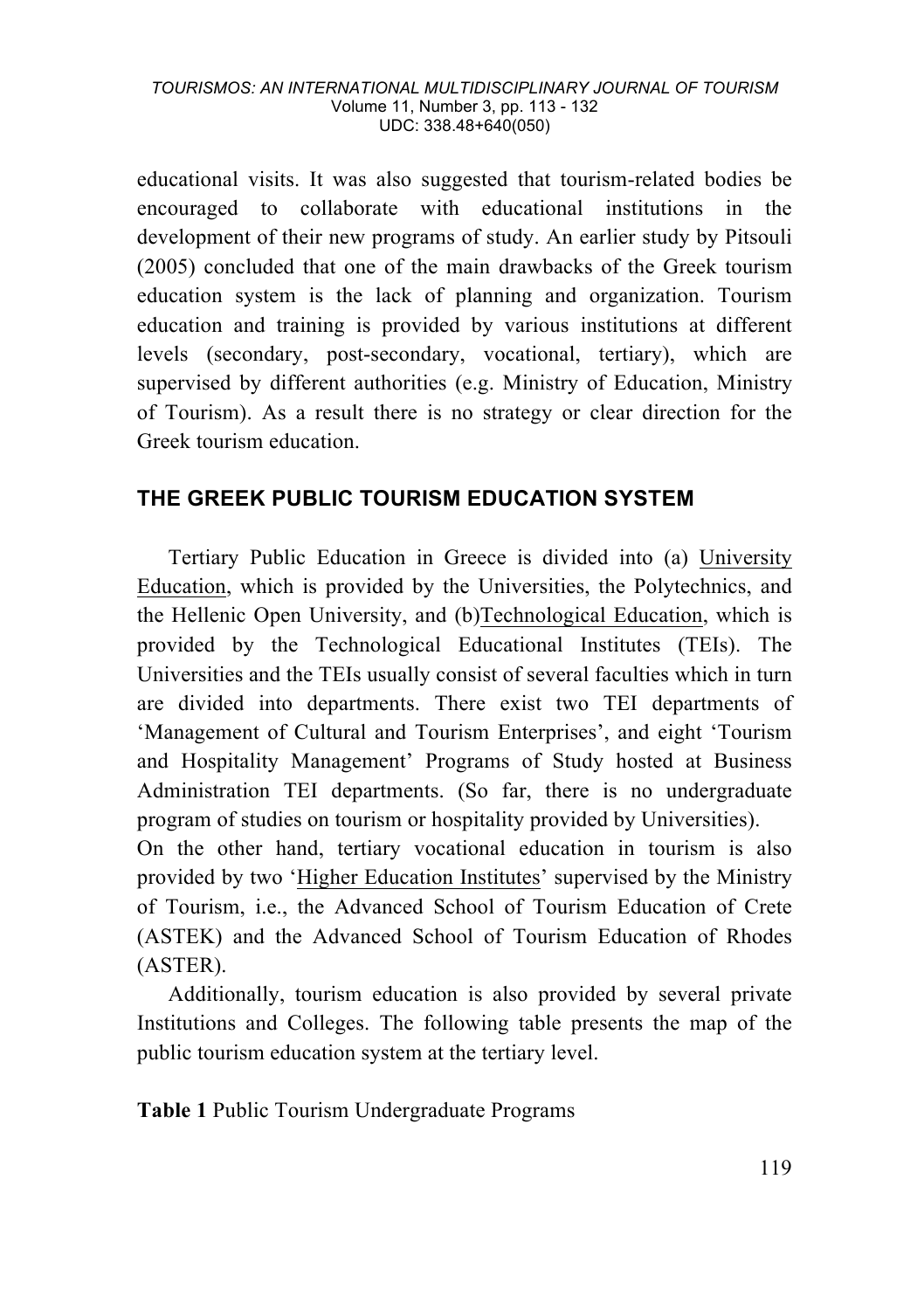| Ministry of Education                                                                                          |                                    |  |
|----------------------------------------------------------------------------------------------------------------|------------------------------------|--|
|                                                                                                                | TEI of Athens                      |  |
| TEIs'<br>Programs of Studies in Tourism and Hospitality<br>Management<br>(Business Administration Departments) | TEI of Piraeus                     |  |
|                                                                                                                | TEI of Thessaloniki                |  |
|                                                                                                                | TEI of Crete (Iraklion)            |  |
|                                                                                                                | TEI of Epirus (Igoumenitsa)        |  |
|                                                                                                                | TEI of Western Macedonia (Grevena) |  |
|                                                                                                                | TEI of Ionian Islands (Lefkada)    |  |
|                                                                                                                | TEI of Thessaly (Larissa)          |  |
| TEIs'                                                                                                          | TEI of Western Greece (Pyrgos)     |  |
| Departments of Management of Cultural and Tourism<br>Enterprises                                               | TEI of Central Greece (Amfissa)    |  |
| Ministry of Tourism                                                                                            |                                    |  |
| (ASTEs)                                                                                                        | <b>ASTE</b> of Crete               |  |
| Advanced Schools of Tourism Education                                                                          | <b>ASTE of Rhodes</b>              |  |

Source: Ministry of Education, 2013

120 The TEIs offer a four year broad academic program in tourism management which includes a semester of placement and thesis preparation, whereas the program of studies at the ASTEs is more practice-oriented and focused on hotel management. The latter consists of 3 academic years of course work and nine months of practical training. However, the programs of the TEIs and the ASTEs exhibit many similarities. In all cases, the academic year consists of two semesters, each with thirteen full weeks of coursework and two weeks of examinations. Moreover, requirements for graduation include the successful examination in about 40 subjects, compulsory and electives, the preparation of a thesis and participation in an industrial placement program. The current, updated TEI's curricula contain between 43 and 58 subjects (including electives) while ASTES's curricula contain 43 subjects. Many of these subjects are identical or cover the same area of study. However, there also exist major differences between the programs of study of the TEIs and the ASTEs. The most important difference is related to the academic recognition of the degrees offered. Namely, although the ASTEs are accredited as higher educational institutions and their graduates have the same professional rights with the graduates of the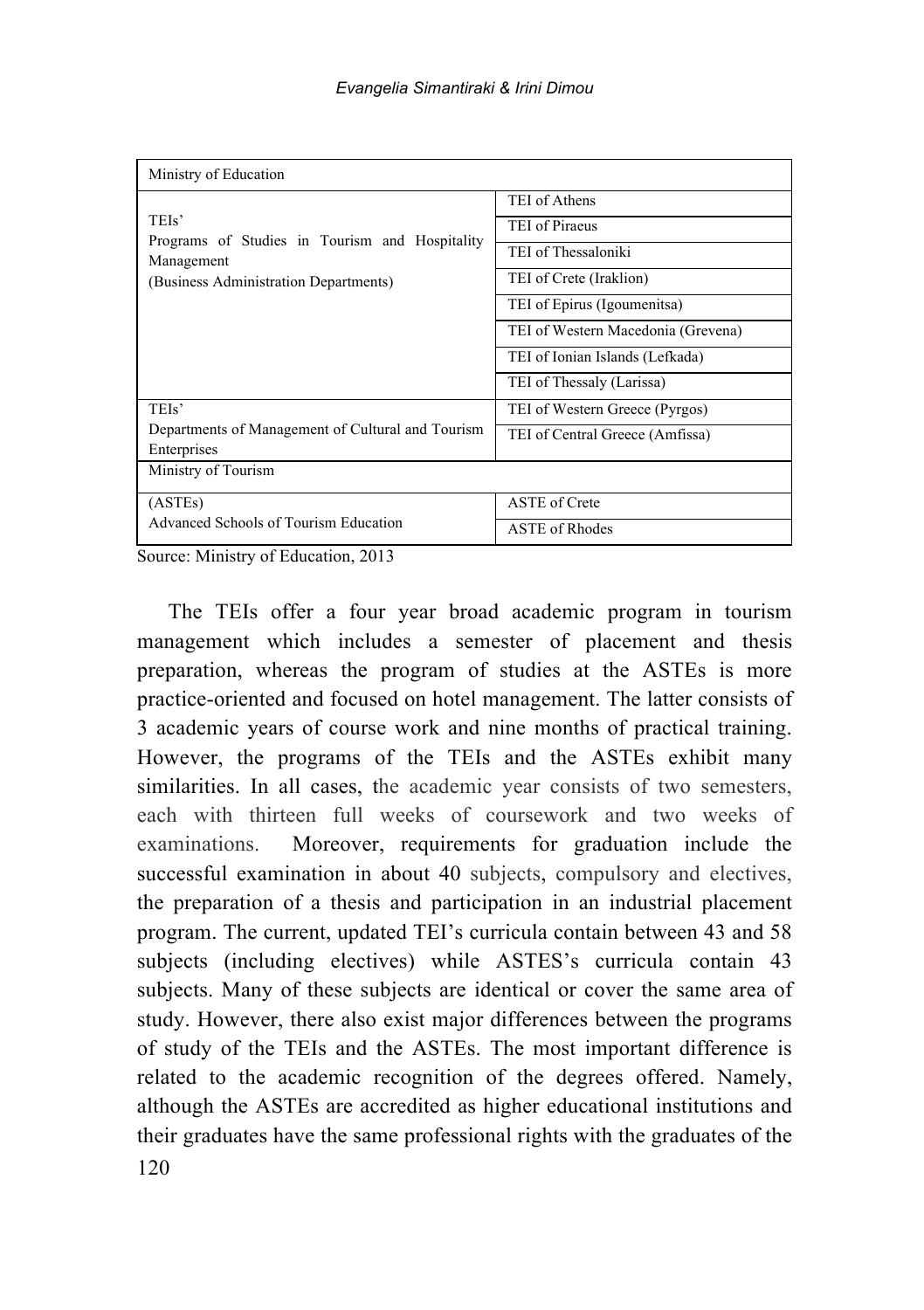TEIs, academically the degrees offers by the ASTEs are not considered equivalent. In particular, ASTEs graduates are not accepted in Master's and Doctoral programs offered by Greek Universities. Actually, in order to overcome this difficulty the graduates of the ASTEs that wish to pursue postgraduate studies can register, for two more semesters of course work and thesis composition, in a Tourism and Hospitality Management department at a TEI, and earn the TEI's degree.

Another difference is related to the industrial placement scheme incorporated in both the TEIs and the ASTEs curricula. Namely, the students of the ASTES have to complete three months supervised placement at the end of each academic year exclusively in hotel companies (5 star or 4-star and 3-star hotels under certain restrictions) while the students of the TEIs can choose between hotel companies, travel organizations or public sector organizations related to tourism (e.g. GNTO) and they are placed for six months during the last semester of their studies. According to the data obtained by the Industrial Placement Office of the TEI of Crete, 30% of its students are placed in public sector organizations, 50% in hotels & 18% in Tourism Agencies. Evaluation of the existing Industrial Placement systems is among the objectives of this paper.

#### **METHODOLOGICAL APPROACH**

Primary data were collected from 4 and 5 star hotels and hotel chains in Crete. Restricting the research to regional hotels, was not considered a limitation, as Crete is one of the most significant tourism destinations in Greece, hosting some of the best luxury hotels, and accepting more than 3 million visitors every year. On the other hand, in Crete there exist both the TEI department of Tourism and Hospitality Management in the city of Iraklion and the ASTE of Crete in the town of Aghios Nikolaos. Both Institutes' senior students realize their internship at Cretan Hotels and quite a few of them find their first work placements in these hotels. Thus, managers of regional hotels were expected to have worked with quite a few of these graduates, and to be more enthusiastic to participate to our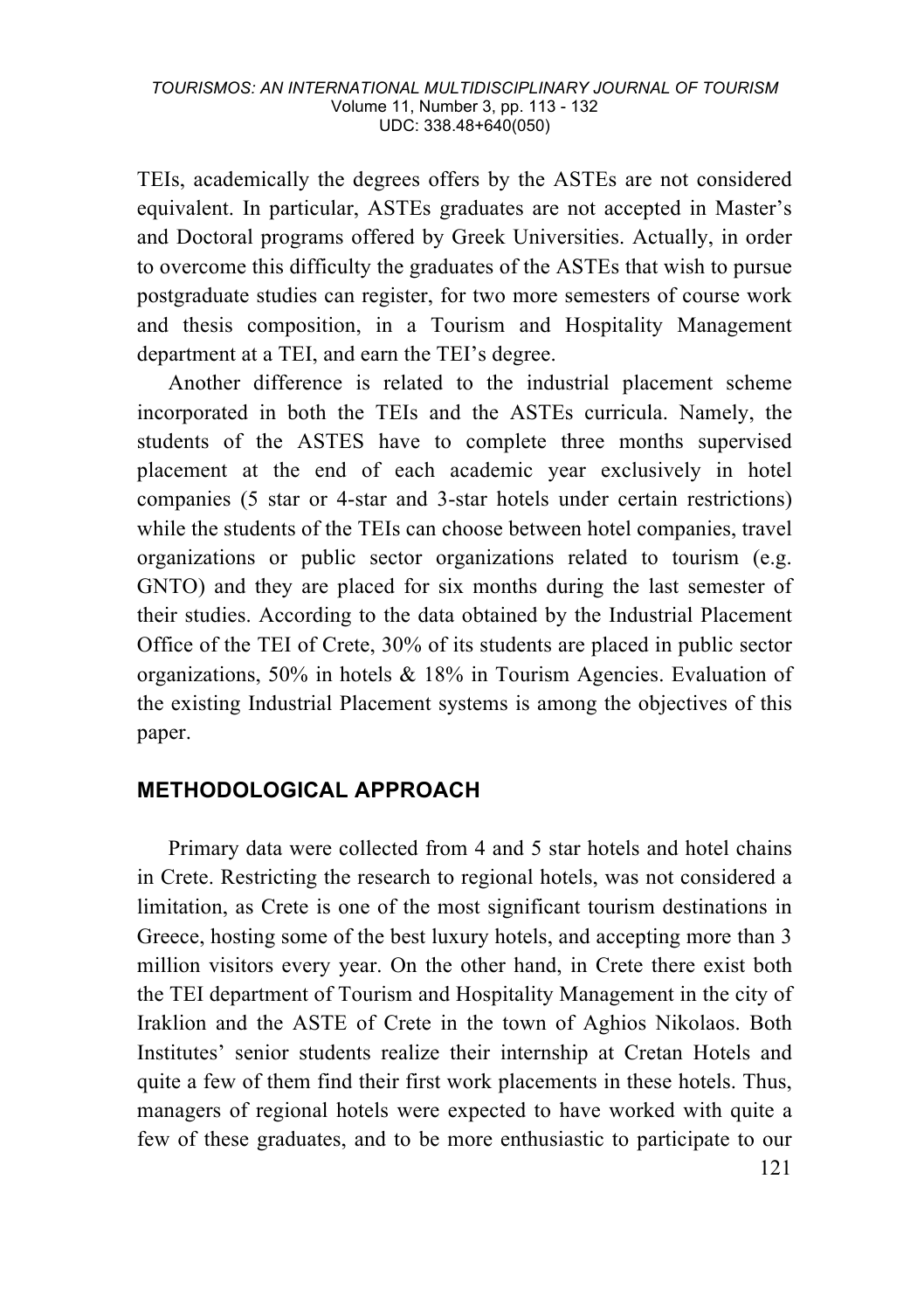research. At the time of the research there were 60, 5 star and 120, 4 star hotels operating in the region of Crete, and the one third (1/3) of them were included in our sample. Thus, the sample consisted of 60 hotels in total, i.e., 20, 5 star and, 40, 4 star hotels which were randomly selected from the original list. The reasons why luxury (4 and 5 star) hotels were chosen for this study are the following: (a) Luxury hotels are usually the largest with many different departments, employing graduates in various positions and have employed a large number of graduates throughout the years; as a result directors / managers can provide a more thorough opinion of whether graduates are competent enough to match the hotels' needs. The assumption is that when a graduate is well qualified to meet the requirements of a position in the demanding hotel environment of a luxury hotel, they are competent enough to be employed by a smaller, mid-market or budget hotel. (b) The extent to which they employ students for their industrial placement. Small hotels and self-catering establishments are not allowed to participate in the industrial placement programs, while middle-size hotels (3 star hotels with more than 150 beds capacity) do participate but to a lower extent).

The questionnaire of the research was divided in four sections, and consisted mainly by closed-ended questions. In the first section information about the hotel and the person who filled the questionnaire was requested. Specifically, the participants were asked to provide data about their hotel's capacity and star rating, as well as their position in the company and their contact information. The second section included a table to be filled with the number of tourism and other graduates employed in the different departments, i.e. the Rooms Division, the F&B department, Accounting, Sales & Marketing, and other. Next, the managers were asked to characterize the TEIs' and ASTEs' graduates, as 'well', 'under', or 'over' educated for the positions they occupy in the hotel, and furthermore to indicate on a 5-point Likert scale, the degree to which these graduates possess the necessary theoretical knowledge, practical experience, and skills (computer skills, foreign languages, communication, administrative, or other). The third section was intended to monitor participants' opinion on the overall effectiveness of industrial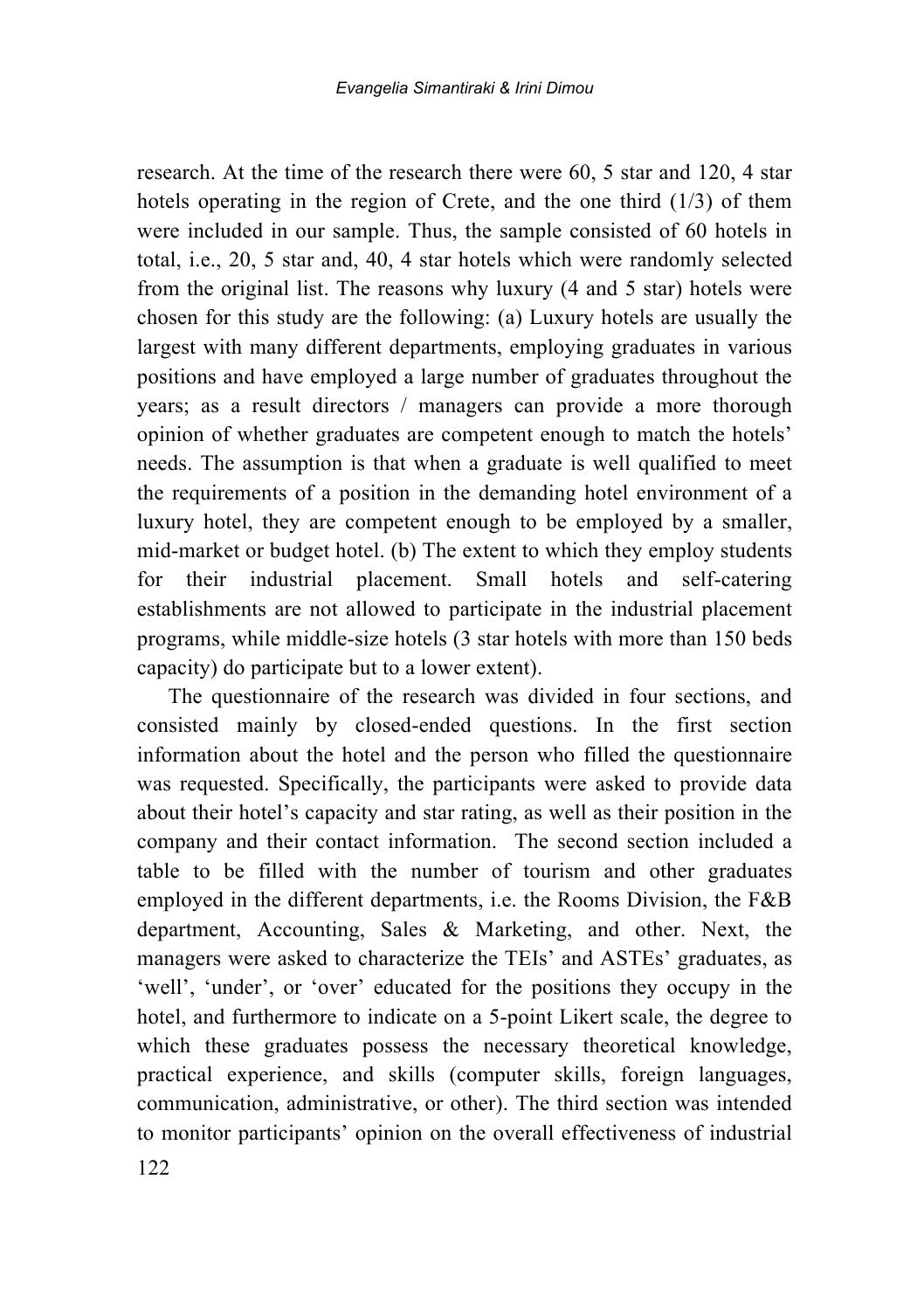placement programs (internships) realized by the TEIs and the ASTEs. The participants were asked to report the extent to which they take interns from the Universities, the TEIs, the ASTEs, and/or other vocational and post secondary institutes, and to evaluate internships in general. Next, they were are to state which scheme of internship (TEIs' one academic semester vs. ASTEs' nine calendar months) they prefer, in terms of the objectives of both the student's training and the hotel's operation. Finally, in the last section of the questionnaire, an open-ended question was asking participants' opinion on how graduates' competencies and education effectiveness could be further enhanced.

The questionnaire was distributed by email to the sixty hotels of the sample in April 2013. At the same time, the directors or the personnel managers of all the hotels were contacted by phone, they were informed of the objectives of the research and kindly invited to participate in the study.

### **THE RESULTS**

Thirty two filled questionnaires were collected, a number that corresponds to a 53% response rate. Fourteen of them (44%) were from 4 star hotels, and eighteen (56%) from 5-star hotels. Evidently, 5 star hotels' managers were more helpful and the response rate for the category was 90%, while the response rate of 4-star hotels was 35%. With respect to capacity, only 13% of the participated hotels could be classified as fairly small hotels, having a capacity of less than 200 beds, 40% of the hotels of the research had between 200 and 500, 20% between 500 and 700, and 27% had more than 700 beds.

#### **Hospitality Industry's Demand for Tourism Graduates**

The managers were asked to report the number of ASTE and TEI graduates employed in their major departments (Rooms Division, F&B, Accounting, Sales & Marketing). Our intention was to investigate how this number compares to the number of (a) graduates from other Business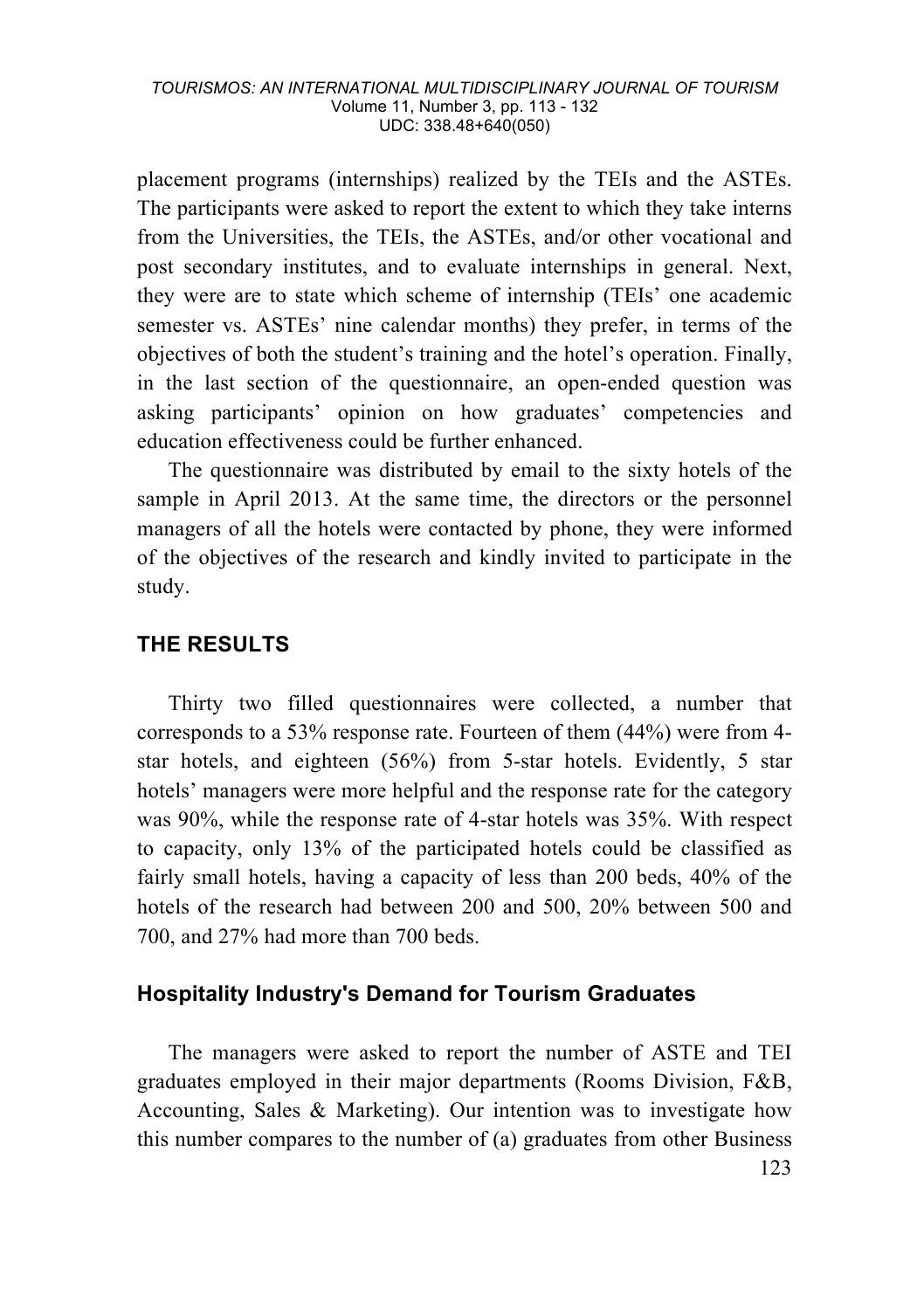and Finance Schools, (b) tourism graduates of private institutions (private colleges), and (c) other personnel employed. Unfortunately, the findings were discouraging. In around 2500 employees, only a small percentage (15%) were TEI or ASTE graduates (7% and 8% respectively) whereas 9% were graduates from private tourism education institutions, and 4% were graduates of business or finance departments. The vast majority (72%), of the personnel of the 4 and 5 star hotels of the research had only secondary school or lower qualifications, or had not tourism education or training whatsoever. Furthermore, Figure 1 exhibits the number of employees of different educational backgrounds employed in the four major hotel departments. Apparently, the Rooms Division and the F&B Division are the two larger hotel departments with respect to the staff size, and the vast majority of their personnel, specifically more that 80% of the staff of the Rooms Division and 70% of the staff of the F&B Division did not have any tourism education or training (Figure 2). This is a clear indication that until today, hotel managers/owners have not yet realized the importance of having highly qualified front-line personnel. Figure 2, presents the distribution of the personnel in each one of the major departments according to their educational background. It appears that the ASTE graduates outperform the TEIs' in the F&B Division while TEI graduates slightly outperform the ASTEs' in the Rooms Division. On the other hand, as one would expect, TEI tourism graduates represent the majority of employees in Sales & Marketing as well as Accounting departments. Actually, Accounting departments were staffed almost exclusively by TEI tourism and business graduates. Furthermore, the majority of the higher education tourism graduates (both TEI and ASTE) work in the F&B department followed by the Room Division, the Accounting and the Sales & Marketing departments. Finally, the majority of F&B workforce comes from private tourism-related educational institutions, followed by ASTEs' graduates, whereas, graduates from all types of tourism-related institutions compete almost evenly for a position in Rooms Division departments.

**Figure 1** Hotel employees according to their educational background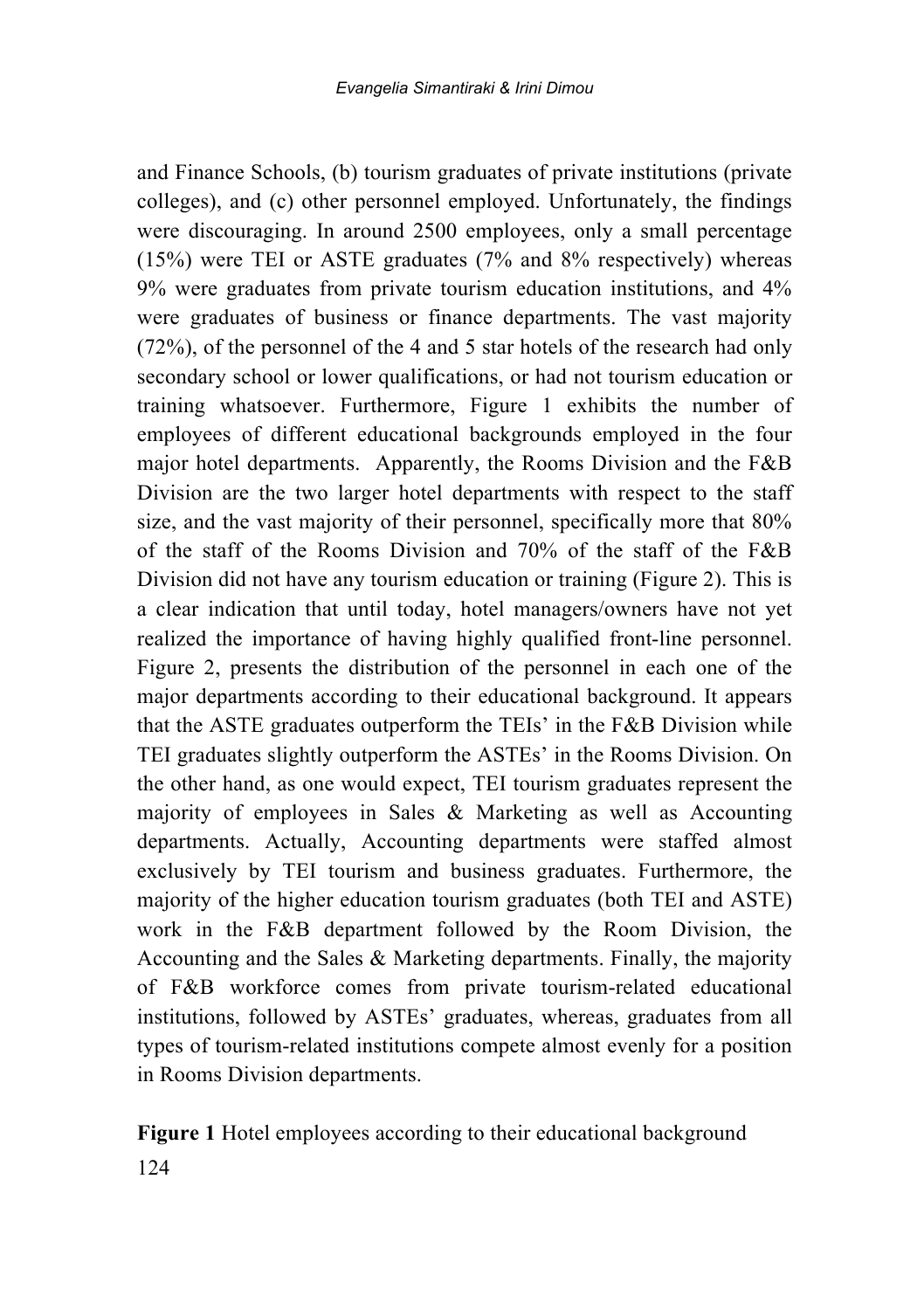#### *TOURISMOS: AN INTERNATIONAL MULTIDISCIPLINARY JOURNAL OF TOURISM* Volume 11, Number 3, pp. 113 - 132 UDC: 338.48+640(050)



### **Figure 2** Distribution of Employees in each Department according to Educational Background



### **Education Effectiveness**

The following table presents hotel managers' opinion on the effectiveness of the education provided by the TEIs  $\&$  the ASTEs' to their graduates. 75% of the managers find that these graduates are considered well educated in relation to the job positions they occupy. Moreover, both their theoretical and their practical knowledge and training are considered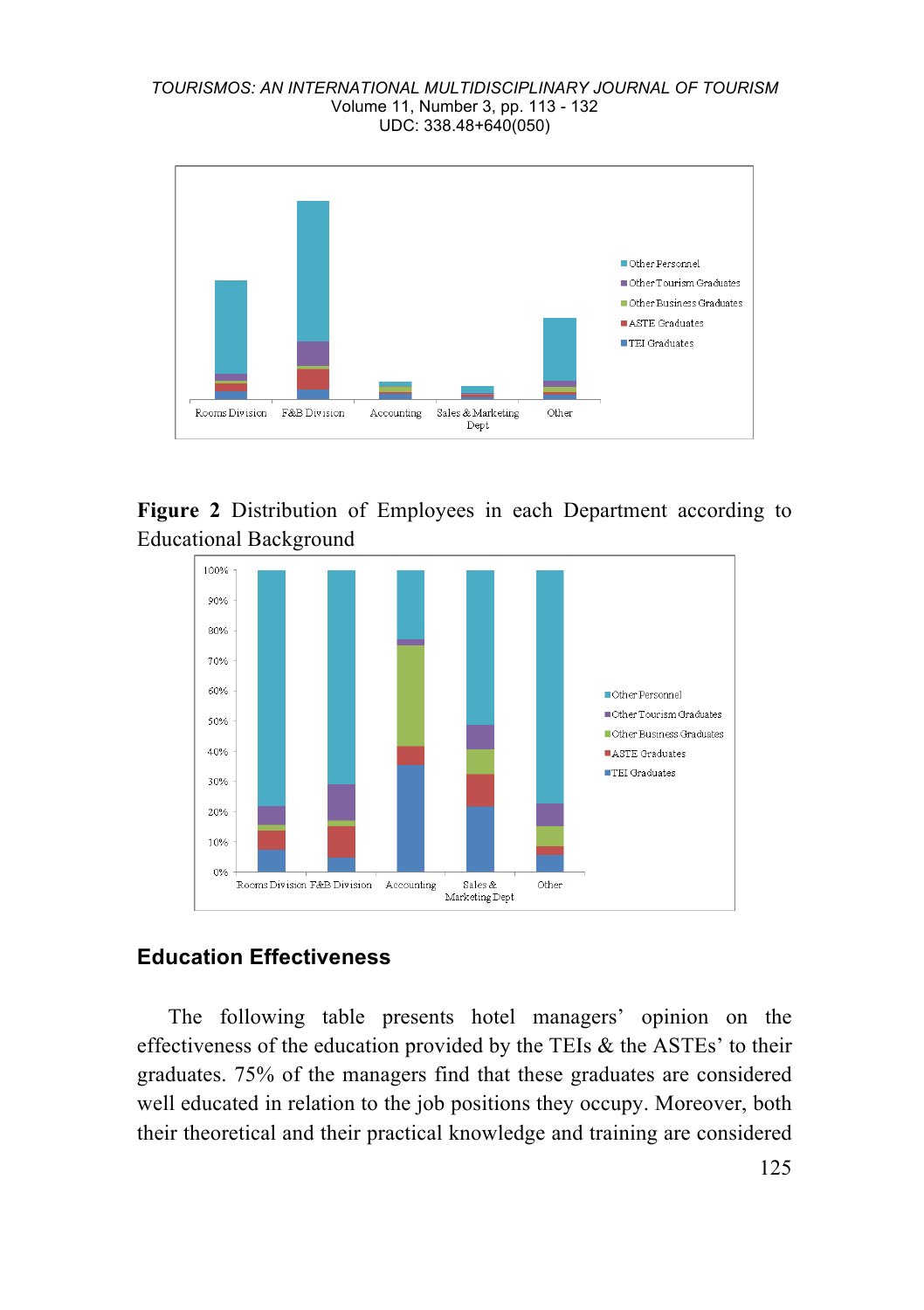from 'enough' to 'very much' satisfactory by more than 82% of the managers, although 19% of them apparently require more practical training. On the other hand, 31% of the managers reported that the graduates do not have any or have only 'a little' computer and foreign languages skills, and 50% of the participants stated that graduates lack communication skills which are considered very important in the sector. Furthermore, when participants were asked to state, in an open-ended question, their opinion on how graduates' competencies and education effectiveness could be further enhanced, they stressed out that in order to further improve the academic curricula, faculty should also teach certain 'soft skills', such as: responsibility, professionalism, decision making skills, team working, ability to develop positive customer relations, critical thinking, and love of the profession.

| Overall Level of Education     |         |  |
|--------------------------------|---------|--|
|                                | Percent |  |
| Under-educated                 | 25%     |  |
| Well-educated                  | 75%     |  |
| Theoretical Knowledge          |         |  |
| A little                       | 6%      |  |
| Enough                         | 38%     |  |
| Much                           | 56%     |  |
| Practical Knowledge & Training |         |  |
| A little                       | 19%     |  |
| Enough                         | 44%     |  |
| Much                           | 25%     |  |
| Very Much                      | 13%     |  |
| Computer Skills                |         |  |
| Not at all                     | 6%      |  |
| A little                       | 25%     |  |
| Enough                         | 44%     |  |
| Much                           | 19%     |  |
| Very Much                      | 6%      |  |
| Foreign Languages              |         |  |

**Table 2** Satisfaction with Graduates' Education and Skills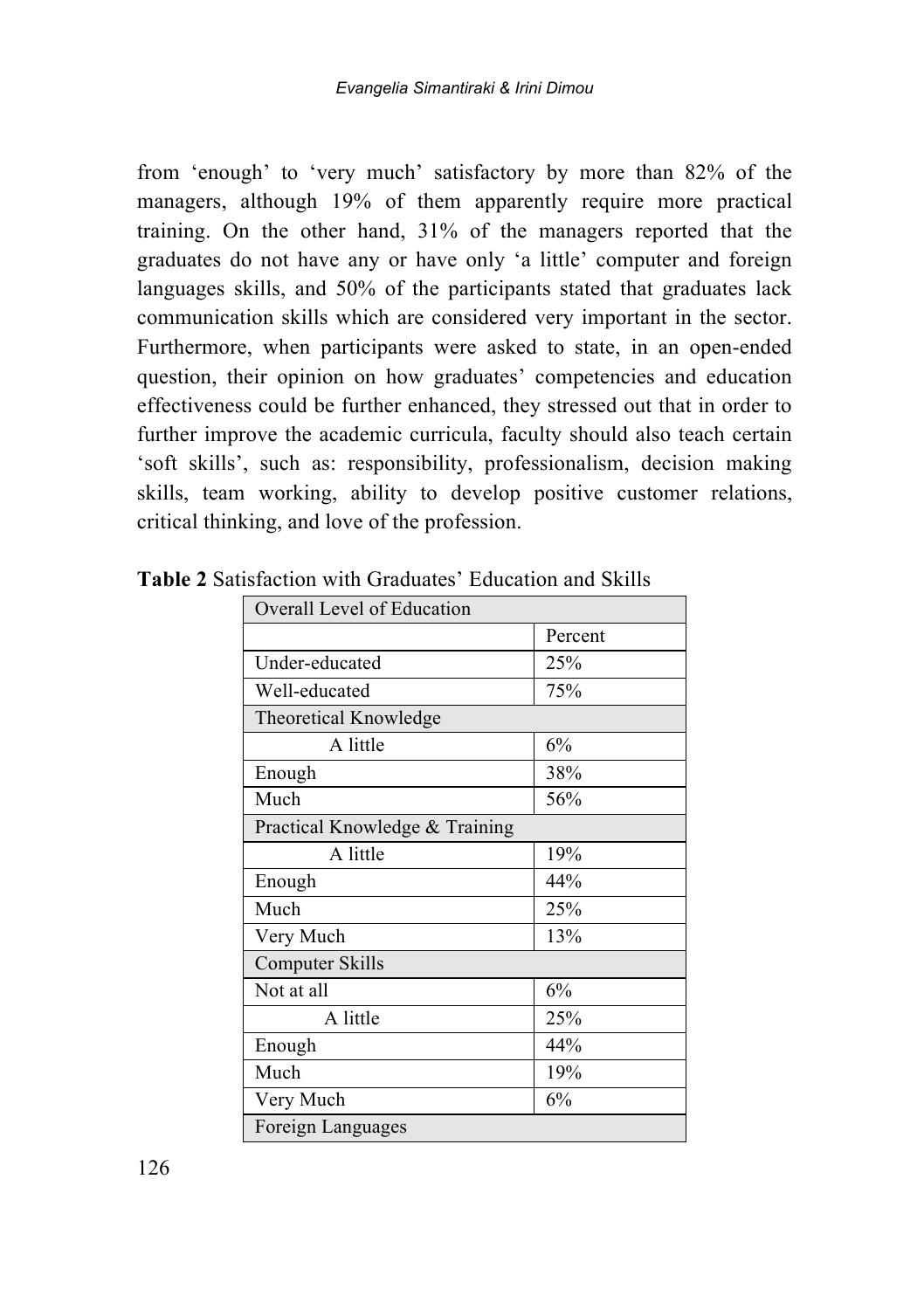| TOURISMOS: AN INTERNATIONAL MULTIDISCIPLINARY JOURNAL OF TOURISM |  |
|------------------------------------------------------------------|--|
| Volume 11, Number 3, pp. 113 - 132                               |  |
| UDC: 338.48+640(050)                                             |  |

| Not at all                  | 6%  |  |
|-----------------------------|-----|--|
| A little                    | 25% |  |
| Enough                      | 44% |  |
| Much                        | 6%  |  |
| Very Much                   | 19% |  |
| <b>Communication Skills</b> |     |  |
| Not at all                  | 19% |  |
| A little                    | 31% |  |
| Enough                      | 13% |  |
| Much                        | 25% |  |
| Very Much                   | 13% |  |

#### **Industrial Placement**

Industrial placement (internship) is a degree requirement in all public tourism programs of study in Greece. Participants in this research were asked to state whether during the last three years they had accepted any interns in their hotel and if so, from which Institutions, and of which educational level. It turned out that all the respondents had hired interns during this period. In particular, seven out of ten of the hotels had accepted interns from the ASTESs at some point during the last three years, while three out of 10 hotels had recruited an intern from a Technological Educational Institution. Additionally, 56% had accepted trainees from Vocational Training Institutes (post secondary, two year training schools) and half of the hotels had employed students from Secondary Vocational Tourism Schools as practitioners. Therefore, it turned out that all hospitality employers that participated in the research systematically take advantage of the industrial placement program, since they hire interns from all different tourism education institutions. Moreover, all the respondents had positive perceptions about industrial placement, and interestingly, the 9-month placement scheme of the ASTEs (three months at the end of each academic year, during the summer season) was considered preferable by 80% of the participants,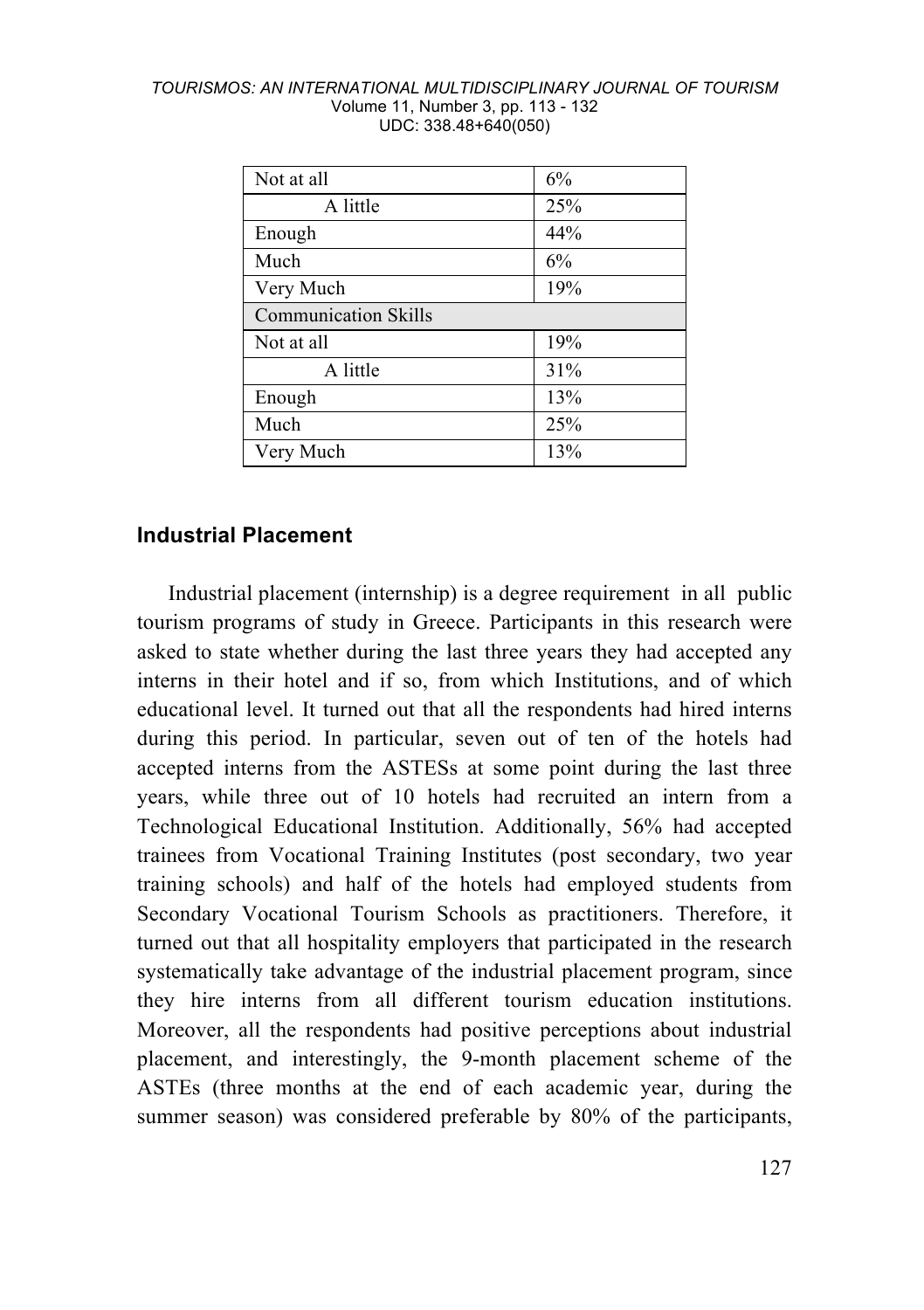compared to the 6-month placement of the TEIs. However, hotel managers underlined that placements should start earlier in the season (ASTEs placements start July 1), or even be extended by a month, to allow time for the students to adapt and for their supervisors to train them and treat them as students and not just as workforce.

## **CONCLUSIONS**

In an attempt to highlight the most important findings of the research one has to point out that although the majority of the hotel managers find that both the TEIs and ASTEs graduates are well educated for the positions they occupy, half of them stated that graduates lack 'communication' as well as other 'soft skills', which are considered very important in the sector (Christou & Eaton, 2000; Zehrer & Moessenlechren, 2009). Participants emphasized that academic institutions should teach the pursue of innovation, creativity, enthusiasm along with a clear understanding of the nature and the importance of the job. Additionally, managers highlighted the need for more foreign language teaching in the programs of studies, emphasizing on new markets' languages (e.g. Russian), while modules aiming to enhance students' computer skills, particularly on handling the different hotel management applications, were also considered to be of importance.

Moreover, it was suggested that education providers keep a close and effective cooperation with the tourism bodies, in order to keep track of the new developments in the tourism business, and update the academic curricula constantly to fit the hospitality industry's needs. This is in accordance with previous studies that suggested the establishment of closer links between tourism curricula and the industry (Diplari & Dimou, 2010; Huang & Lin, 2011; Nolan, *et.al.,* 2010).

The main limitation of the study is that the response rate was significantly lower than expected, considering the close cooperation between the authors' institutions and the Cretan hoteliers. This was probably due to the fact that the research was carried out during the beginning of the summer season in Crete.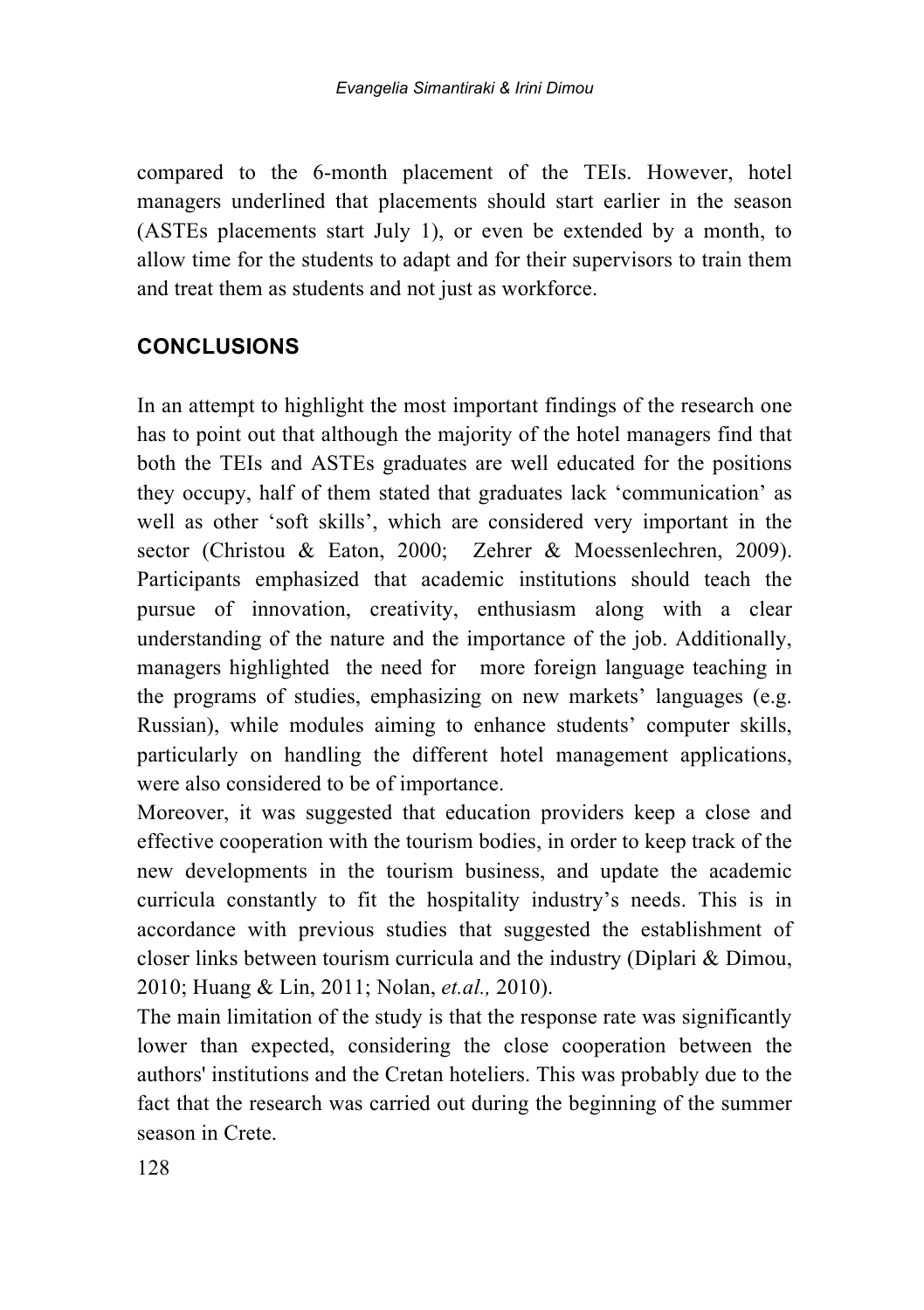Issues that require further investigation are (a) the hoteliers' view on how cooperation between education and industry could be enhanced and how the development of employability skills could be incorporated in academic curricula, (b) a more in-depth research on the effectiveness of industrial placement, as viewed by employers, academic institutions and students, (c) the reasons hospitality employers prefer to hire unskilled personnel and (d) comparisons between TEIs' and ASTEs' graduates, in terms of employability competencies, hierarchy positions at the hotels, etc. The current study could indicate the areas that need to be improved in future currucula.

#### **REFERENCES**

- Agut, S., Grau, R., Peiro, J.M. (2003). Competency needs among managers from Spanish hotels and restaurants and their training demands. *Hospitality Management*, Vol. 22, No. 3, pp. 281-295.
- Azim, T.S.A. (2012). Graduates between level of tourism education and requirements of the tourism and hospitality work field. *Tourismos*, Vol. 7, No. 2, pp. 299-322.
- Beesley, L.G. & Davidson, M. (2013). A critical analysis of skilled labour supply and demand in the Australian Hospitality Industry. *Journal of Quality Assurance in Hospitality and Tourism*, Vol. 14, No. 3, pp. 264-280.
- Buhalis, D. & Peters, M. (2004). Family hotel businesses: Strategic planning and the need for education and training. *Education and Training*, Vol. 46, No. 8/9, pp. 406-415.
- Christou, E. (1999). Hospitality management education in Greece. An exploratory study. *Tourism Management*, Vol. 20, No. 6, pp.683-691.
- Christou, E. (2002). Revisiting competencies for hospitality management: Contemporary views of the stakeholders. *Journal of Hospitality and Tourism Education*, Vol. 14, No. 1, pp. 25-32.
- Christou, E. & Eaton, J. (2000). Management competencies for graduate trainees. *Annals of Tourism Research*, Vol. 27, No. 4, pp. 1058-1061.
- Connolly, P. &McGing, G. (2006). Graduate education and hospitality management in Ireland. *International Journal of Contemporary Hospitality Management,* Vol. 18, No.1, pp. 50-59.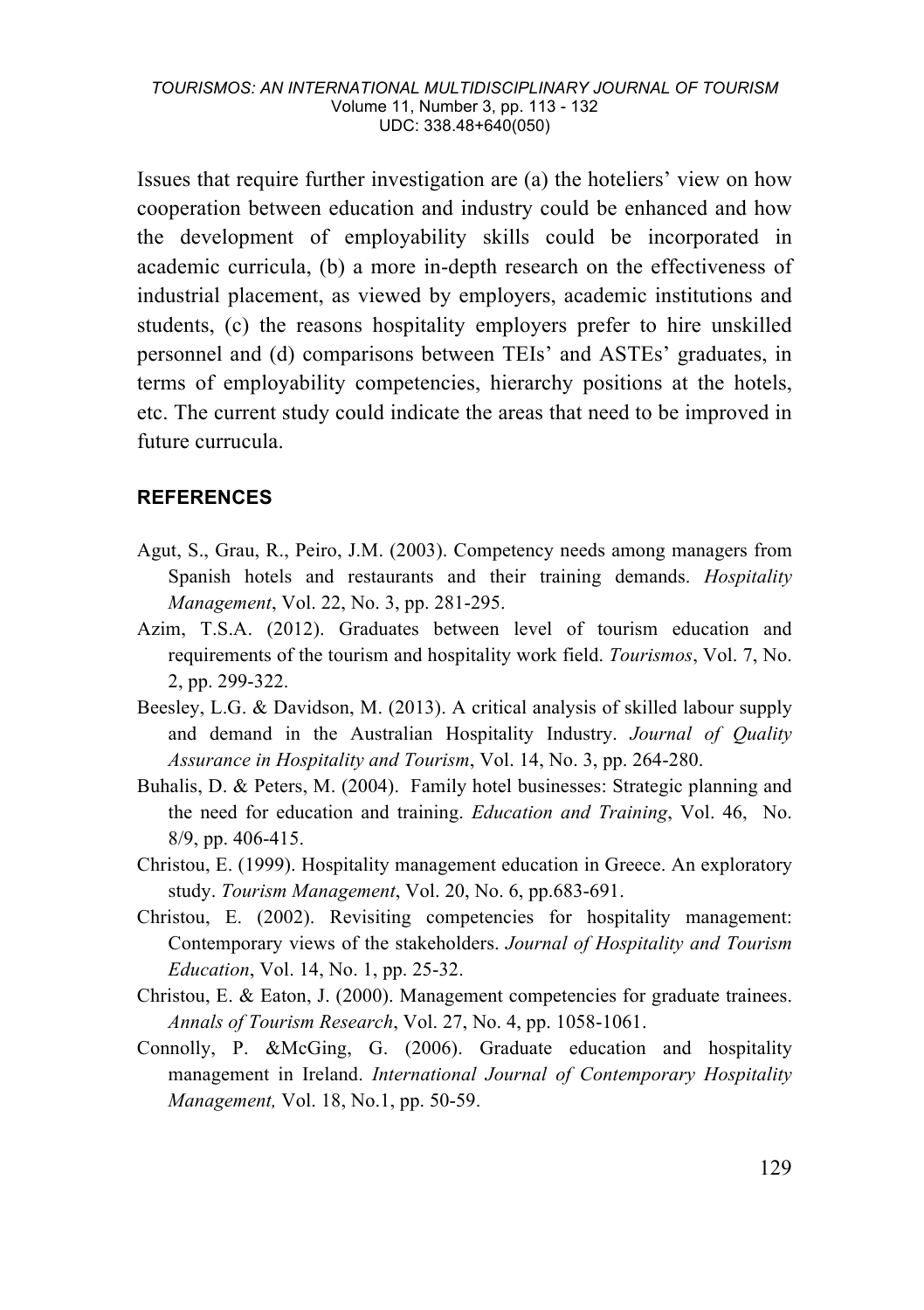- Dhiman, M.C. (2012). Employers' perceptions about tourism management employability skills. *Anatolia*, Vo. 23, No.3, pp. 359-372.
- DiPietro, R. B., & Wang, Y. (2010). Key issues for ICT applications: Impacts and implications for hospitality operations. *Worldwide Hospitality and Tourism Themes,* Vol. 2, No. 1, pp. 49-67
- Diplari, A. & Dimou, I. (2010). Tourism Education and Training in Greece: A study of the Necessity for Educational Restructuring. *Industry and Higher Education*, Vol. 24, No. 2, pp. 115-120.
- Eaton, J.& Christou, E. (1997). Hospitality management competencies for graduate trainees: employers' views. *Journal of European Business Education*, Vol. 7, pp. 60-68.
- Goldsmith, A. & Smirli, E. (1995). Hospitality education in Greece: The supply of training in Rhodes. Tourism Management, Vol. 16, No. 5, pp.619-626.
- Huang, H. & Lin, C.T. (2011). Management trainee core competencies in the hospitality industry: Differences between managers and scholars. *Journal of Human Resources in Hospitality and Tourism*, Vo. 10, No.1, pp. 1-13.
- Institute for Economic and Industrial Research, 2013. *Employment in the Tourism Sector* (in Greek)
- Johanson, M.M., Ghiselli, R., Shea, L.J., Roberts, C., (2010). Revealing Key Competencies demanded by industry: A 25-year review. *International CHRIE Conference – Refereed Track*. http://scholarworks.umass.edu/refereed/CHRIE\_2010/5. Accessed the 15<sup>th</sup> of February 2015, at 11.50.
- Kay, C. & Moncarz, E. (2004). Knowledge, skills and abilities for lodging management success. *Cornell Hotel and Restaurant Administration Quarterly*, Vol. 45, No. 3, pp. 285-298.
- Kay, C. & Russette, J. (2000). Hospitality-management competencies: Identifying managers' essential skills. *Cornell Hotel and Restaurant Administration Quarterly*, Vol. 41, No. 2, pp. 52-63.
- Koc, E., Yumusak, S. Ulukoy, M., Kilic, R., Toptas, A. (2014). Are internship programs encouraging or discouraging? A viewpoint of tourism and hospitality students in Turkey. *Journal of Hospitality, Leisure, Sport and Tourism Education,* Vol. 15, No. 4, pp. 135-142.
- Lin, S.H. (2002). Exploring the relationships between hotel management courses and industry required competencies. *Journal of Teaching in Travel and Tourism*, Vol. 2, No. 3/4, pp. 81-101.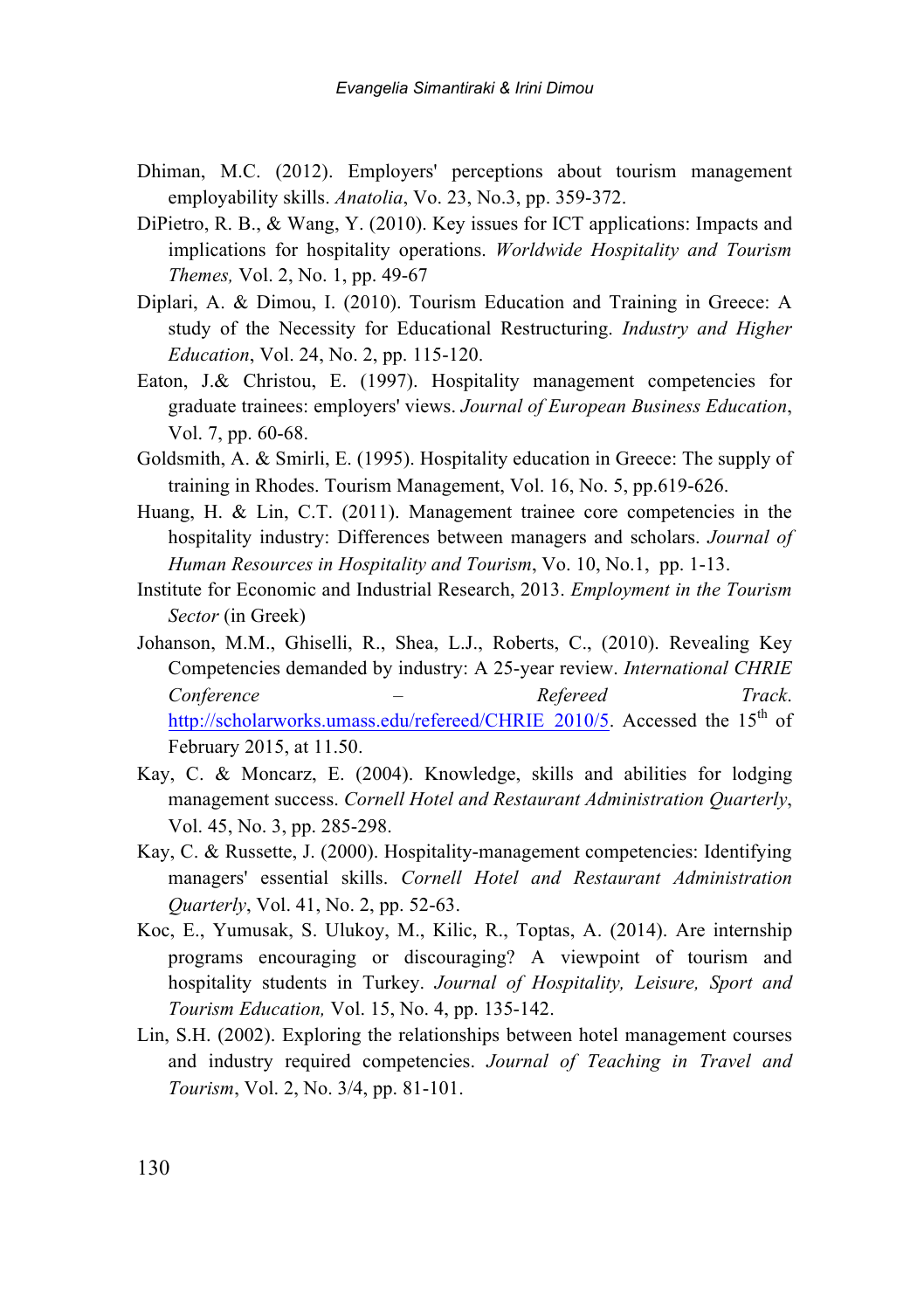#### *TOURISMOS: AN INTERNATIONAL MULTIDISCIPLINARY JOURNAL OF TOURISM* Volume 11, Number 3, pp. 113 - 132 UDC: 338.48+640(050)

- Lopez-Bonilla, J.M. & Lopez-Bonilla, L.M. (2014). Holistic competence approach in tourism higher education: an exploratory study in Spain. *Current Issues in Tourism*, Vol. 17, No.4, pp. 312-326.
- Ministry of Education (2013). Form for students' participation in the Pan-hellenic examinations.

http://minedu.gov.gr/eksetaseis-main/epal-tee-main.html. Accessed the 2nd of May, 2013, at 13.55.

- Nolan, C., Conway, E., Farrell, T., Monks, K. (2010). Competency needs in Irish hotels: Employer and graduate perspectives. *Journal of European Industrial Training,* Vol. 34, No. 5, pp. 432-454.
- Phelan, V.K. and Mills, J.E. (2011). An exploratory study of knowledge, skills and abilities (KSAs) needed in undergraduate hospitality curriculums in the convention industry. *Journal of Human Resources in Hospitality and Tourism*, Vol. 10, No. 1, pp. 96-116.
- Pitsouli, E. (2005). The structuring of tertiary tourism education in Greece: An evaluational approach and suggestions for improving its effectiveness. *Unpublished M.Sc. Dissertation.* Patras: Hellenic Open University (in Greek).
- Ricci, P. (2010). Do lodging managers expect more from hospitality graduates? A comparison of job competency expectations. *Journal of Human Resources in Hospitality and Tourism,* Vol. 9, No. 2, pp. 218-232.
- Rodriguez-Anton, J.M., Del Mar Alonso-Almeida, M., Andrada, L.R., Pedroche, M.C. (2013). Are university tourism programmes preparing the professionals the tourist industry needs? A longitudinal study. *Journal of Hospitality, Leisure, Sport and Tourism Education,* Vol. 12, No. 1, pp. 25-35.
- Ruiz-Molina, M., Gil-Saura, I., & Moliner-Velázquez, B. (2012). Environmental sustainability in hotels: A matter of category? *International Journal of Environment and Sustainable Development,* Vol. 11, No. 2, pp148-163.
- Sigala, M. (2002). The evolution of internet pedagogy: Benefits for tourism and hospitality education. Journal of *Hospitality, Leisure, Sport and Tourism Education,* Vol. 1, No. 2, pp. 29-45.
- Stergiou, D.P. & Airey, D. (2012). Using the course experience questionnaire for evaluating undergraduate tourism management courses in Greece. *Journal of Hospitality, Leisure, Sport and Tourism Education,* Vol. 11, No.1, pp. 41-49.
- Suh, E., West., J.J., Shin, J. (2012). Important competency requirements for managers in the hospitality industry. *Journal of Hospitality, Leisure, Sport and Tourism Education,* Vol. 11, No.2, pp. 101-112.